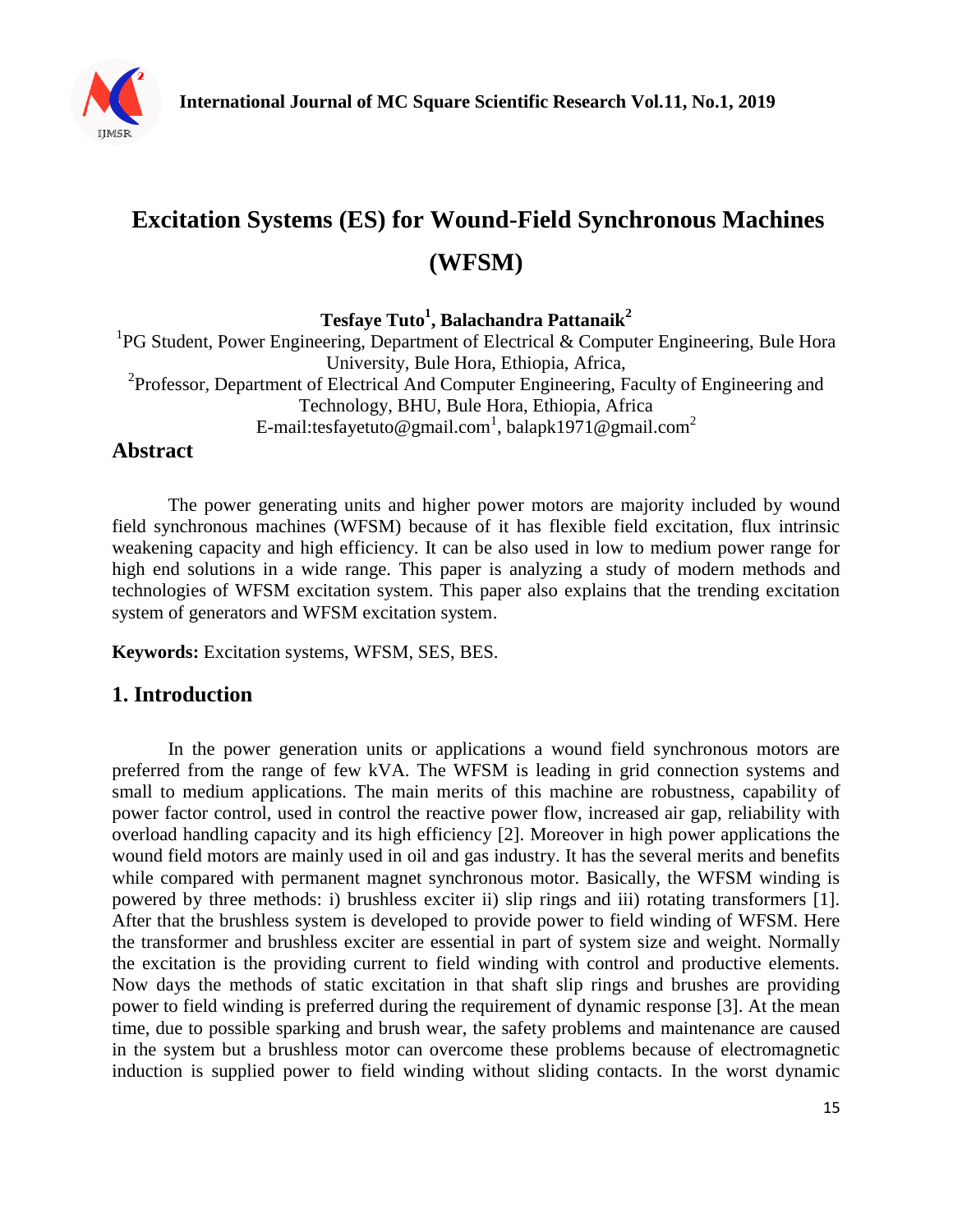

response case, the exciter installation is to be over the generator for safety purposes. The power electronics based devices are used to control the system current and measurement of field winding through the wireless communications the exciter issues are overcoming and excitation current is regulated.

## **2. Excitation Systems**

The excitation system is (ES) based on the dc exciters and a dc source is supplied to the exciters by an isolate motor and the current to field windings are done by slip rings. The dc excitation system is classified into three types:

- i) Static excitation system (SES)
- ii) Brushless excitation system (BES)
- iii) Embedded excitation system (EES)

## **3. Static Excitation System**

In this system, the dc supply is fed to field winding from generator and here all the components in the systems are static. The rectifier in the system is powered by the main generator to the process of rectification. For example twelve switches of two six mosfet bridge network is connected in parallel for the field winding circuit. One of them in active state which means it conducting excitation current to field winding and another one bridge is reserved. If any fault occurs in the system the active bridge is disabled and the reserved bridge comes to act without any manual involvement. Fig.1 shows the EB in the excitation system of the bus supply. Normally the static excitation system is classified into

#### **A. Booster Excitation**

This system is planned to improve the fault ride through (FRT) capability and the booster excitation (EB) is represent in fig.2 and it is divided into two categories respect to its ability to raise field voltage during the fault occurrence. In these types, the first one is provides signal to the excitation system reference voltage while the second is supporting the excitation system with a back up of additional source [6-7]. In the disturbance period, the first category is using remote measurement for control system elaboration and transient excitation booster is also using measurement of remote to provide pulse for the reference of the excitation. The second type is enhancing the excitation to field through an additional voltage or current source.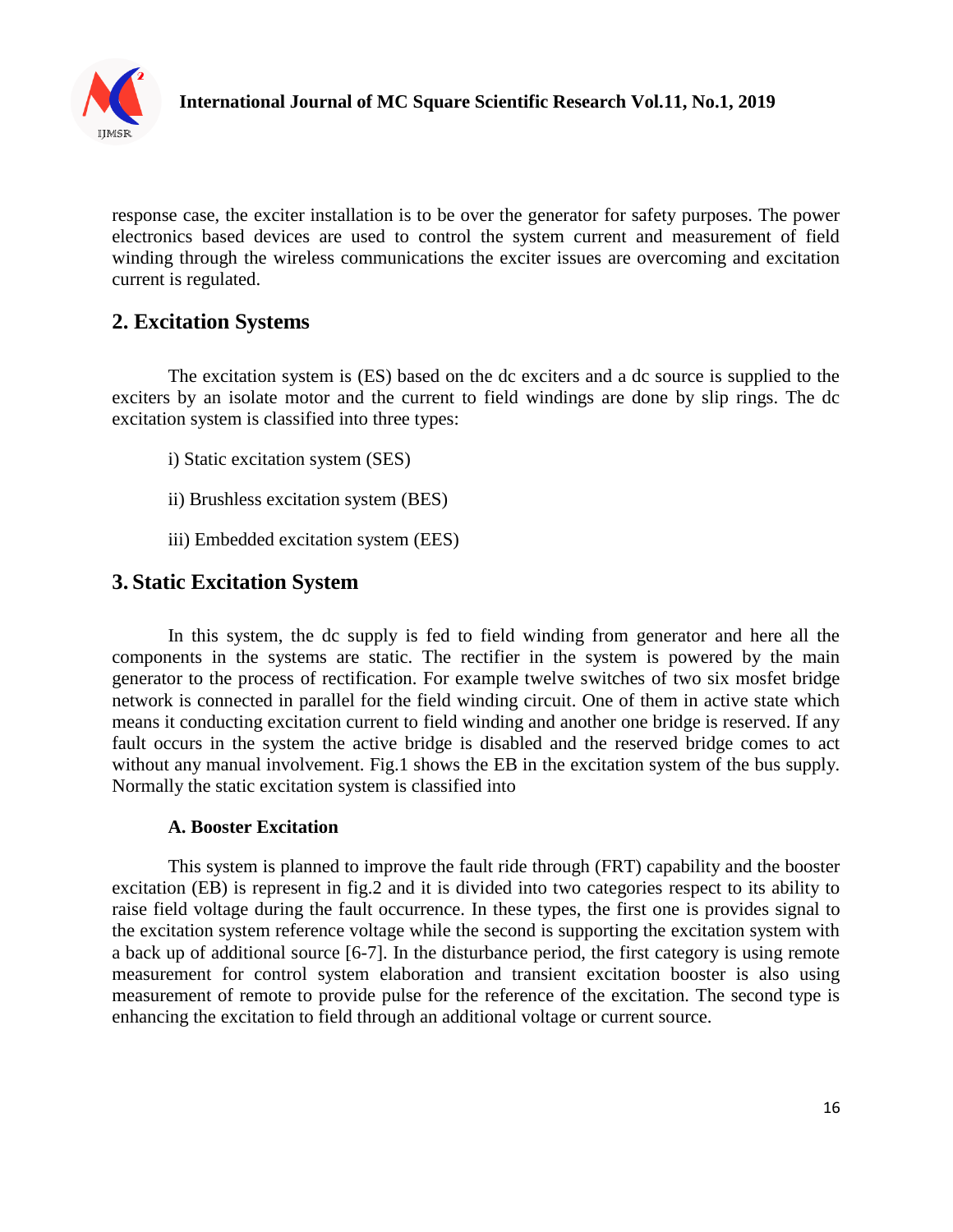



**Figure. 2 Excitation Booster of Bus Supply ES**



**Figure. 2 Boost Excitation Systems**

#### **B. Boost-Buck Excitation**

The static excitation system with the configuration of buck-boost chopper is to get the solution of low voltage grid conditions and solve the potential system's forcing capability. By using the scheme of boost-buck excitation (BBE), the provision of chopper output can always maintaining the direct current (DC) link voltage in case of the supply or terminal voltage is reduced [8]. But the chopper BBE can done it with the help of DC link capacitor and the excitation system is protected from the sudden failure of the power supply due to the transients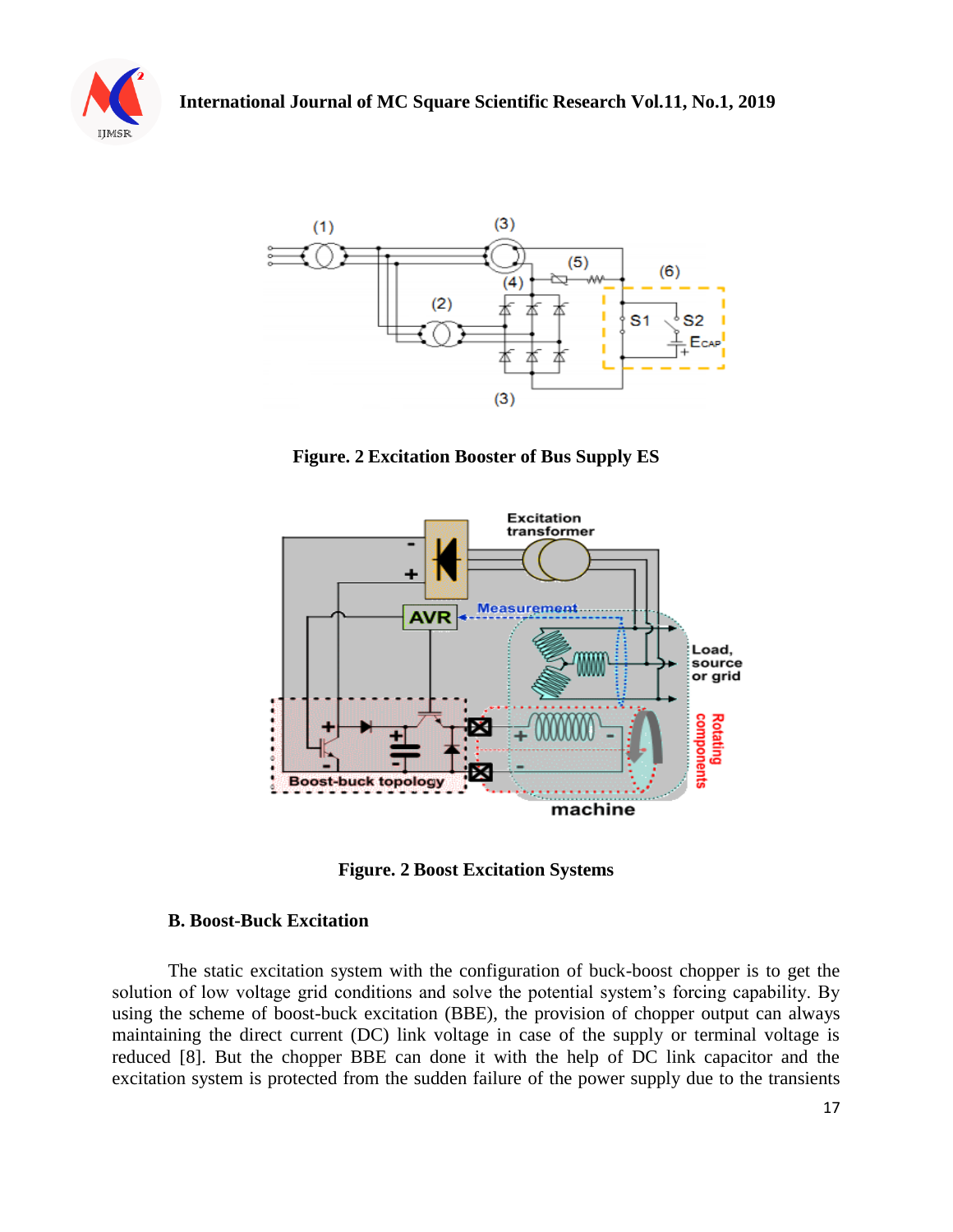

and over voltage as well. In fig. 3 the AC excitation systems using DC and AC regulators are represented. The power semi conductor devices can be used at the configuration of BBE and the turn on and off process are done at any instant by adjusting the firing angle or the delay angle. Firing angle is represented by the converter can provide any power that available to the ES [9- 10].



**Figure.3 AC excitation systems using DC and AC regulators**

## **4. Brushless Excitation System**

To supply the current to the machine without using brushes and the slip rings is called as a method of brushless excitation system. From this, the system has no brushes due to the resistance in the carbon brushes. This system consists of two main exciter systems as following main and pilot exciter. The electromotive forces are induced by the air-gap that of main and the current is fed to the WFSM rotor field. Here the uncontrolled rectifier is fixed on the machine that rectifying the AC supplies current to the DC for rotor [4]. The recent methods are explained as below,

#### **A. Rotating Transformer**

In the vehicle applications the rotating transformer (RT), shown in fig. 4 is excited system for the purpose of producing a high torque and the efficiency improvement [5]. This RT has single phase rectifier with the four diodes and using switches for the winding excitation. By this transformer with high frequencies directs to the wireless power transmission as well as the compactness benefit.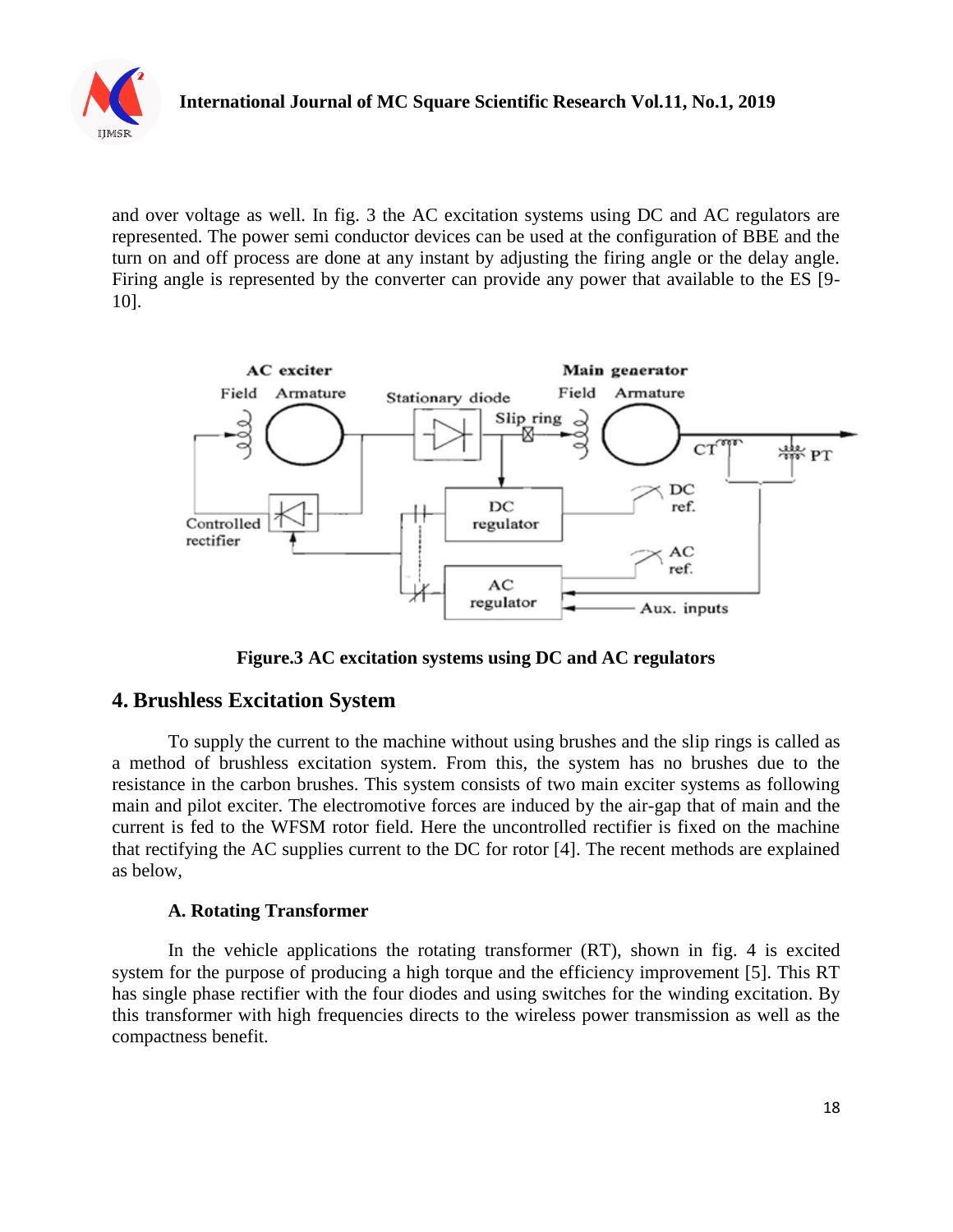





**Figure. 4 Rotating transformer**

### **B. Shunt Hybrid**

A hybrid excitation is presented to overcome the constraints of the shunt hybrid excitation system without the isolate permanent magnet generator (PMG). To provide the power which is appropriate for machine excitation, the permanent magnets are mounted on the stator at its no load operation. Along with this method, the system modifying are not necessary to both generator as well as exciter circuit. In WFSM, there is loss o field can be minimized at any conditions by using the typical solutions and the PMs provide the operation with continuously during the fault as well as transients voltages in the field exciter winding. In this method the overall efficiency of the system as well as the reliability can be improved. The shunt hybrid system is shown in fig. 5.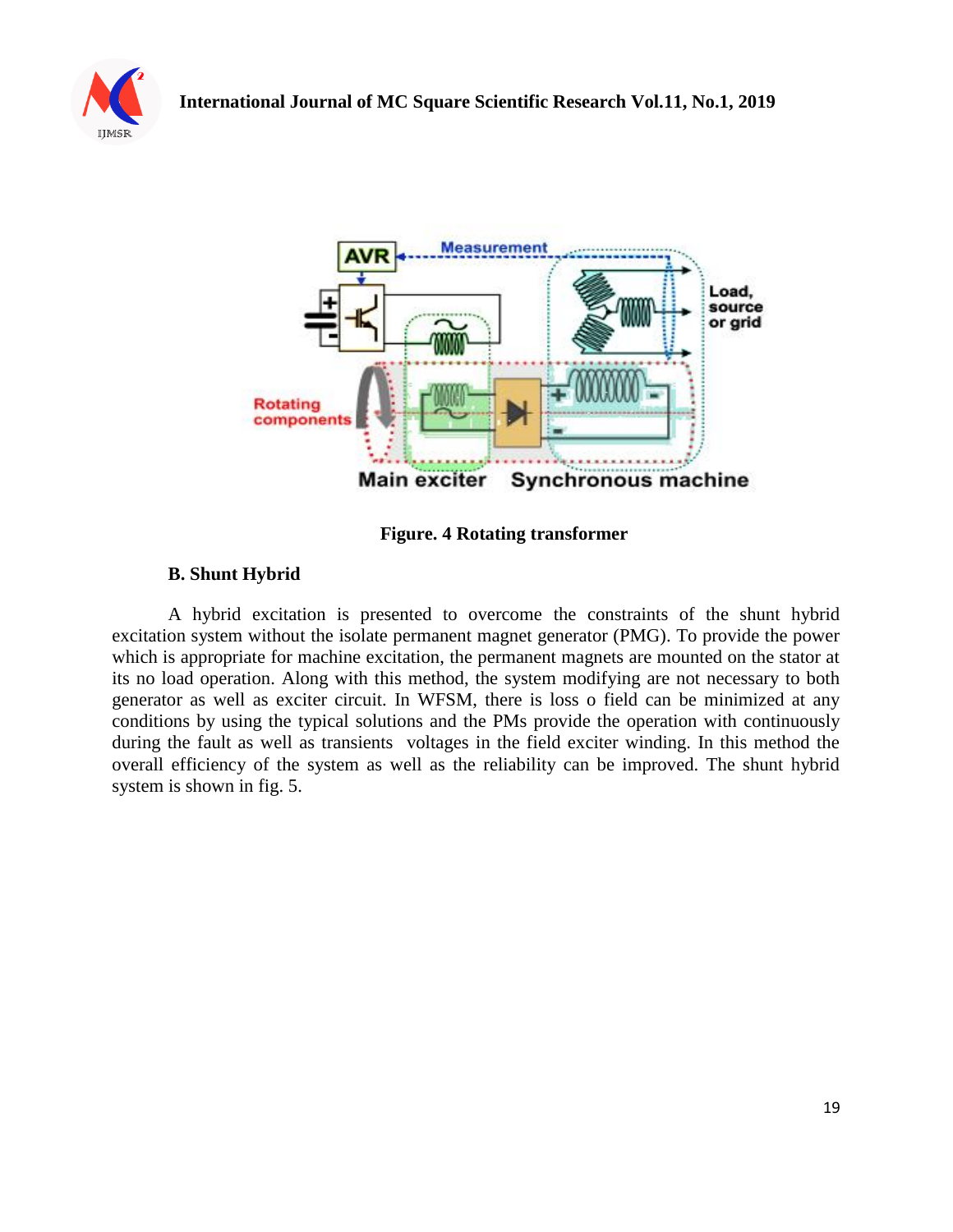



**Figure. 5 Shunt hybrid systems**

## **5. Embedded Excitation Systems**

The components used in exciter are integrated and placed at the main stator of the WFSM where the embedded excitation system is an alternative exciter less and the recent solutions are,

#### **A. Stator Harmonic**

It is a classical ES method, the harmonic single phase winding in the machine stator is producing the excitation current to the field winding and the electro motive force is induced by the field rotating air gap harmonics [11]. It is sufficient to provide enough current to the rotor winding along with bridge network of 4 pulses SCR using the slip rings as well as carbon brushes. New winding of stator harmonic is added to supply for the WFSM with the full excitation power. It increases the WFSM.

#### **B. Rotor Harmonic**

In this system, to supply the excitation power to the field winding the damper rotor slots are utilized for the single phase circuit connected with the rotor. The single phase auxiliary winding is supplying the current to the DC link capacitor through the conversion stage using boost converter. This voltage from the conversion stage is fed to the field winding of the WFSM.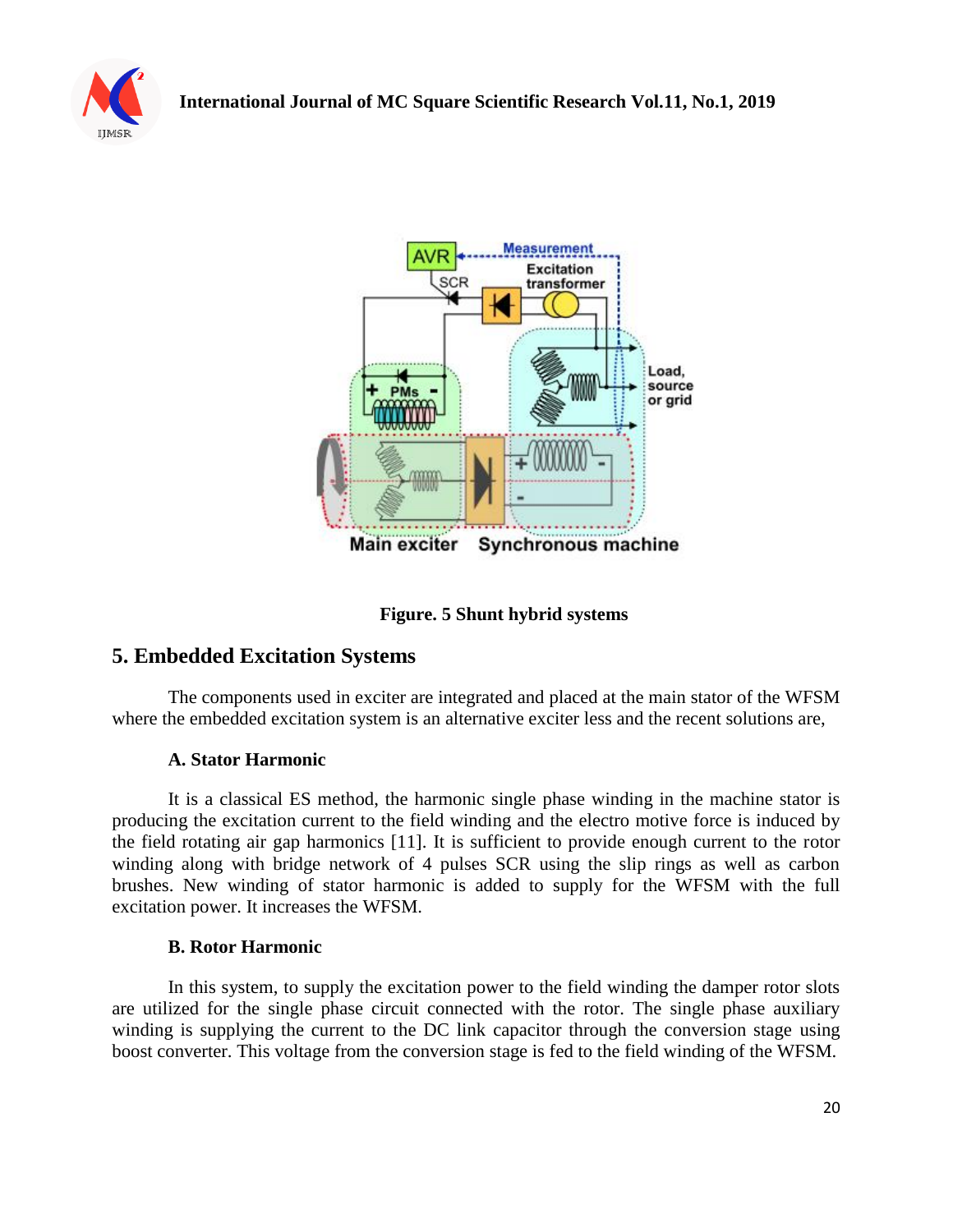

# **6. Conclusion**

High voltage gain is achieved based Cockcroft Walton voltage multiplier has three stages and also produces continuous current with low ripples without use of transformer is presented in this paper. Regulation of output voltage is obtained by controlling the duty ratio of controller. The gain of the CWVM is high while compared to the existing two stage converter. Single stage output voltage is 270V and it is same to the remaining stages, and overall output voltage of the system is 800V. Less number of stages with high voltage gain is achieved in this paper. Proposed converter and its output results are verified through MATLAB/ Simulink. Converter will analyze the steady state and to increase the voltage and reduce the size of passive device in future.

## **References**

1. Liu J, Lipo TA. Synchronous machine field excitation utilizing a single phase matrix converter excited rotary transformer. In2017 IEEE Energy Conversion Congress and Exposition (ECCE) 2017 Oct 1 (pp. 1197-1204). IEEE.

2. Ludois DC, Brown I. Brushless and permanent magnet free wound field synchronous motors for EV traction. Univ. of Wisconsin-Madison, Madison, WI (United States); 2017 Mar 31.

3.Ayub M, Jawad G, Kwon BI. Consequent-Pole Hybrid Excitation Brushless Wound Field Synchronous Machine With Fractional Slot Concentrated Winding. IEEE Transactions on Magnetics. 2019 Jan 22.

4.Nøland JK, Evestedt F, Pérez-Loya JJ, Abrahamsson J, Lundin U. Design and characterization of a rotating brushless outer pole PM exciter for a synchronous generator. IEEE Transactions on Industry Applications. 2017 Feb 15;53(3):2016-27.

5. Barakat A, Chouaba SE. Performance Improvement of Brushless Generator Voltage Regulation by Using a Controlled Non Linear Discharge Resistor. In2018 XIII International Conference on Electrical Machines (ICEM) 2018 Sep 3 (pp. 365-371). IEEE.

6. Chu KH, Pou J, Ramakrishna S, Gupta AK. Performance of series hybrid excitation synchronous machine in comparison with wound field synchronous machine. In2017 Asian Conference on Energy, Power and Transportation Electrification (ACEPT) 2017 Oct 24 (pp. 1- 6). IEEE.

7.Nuzzo S, Galea M, Gerada C, Brown N. Analysis, modeling, and design considerations for the excitation systems of synchronous generators. IEEE Transactions on Industrial Electronics, 2017 Sep 25; 65(4):2996-3007.